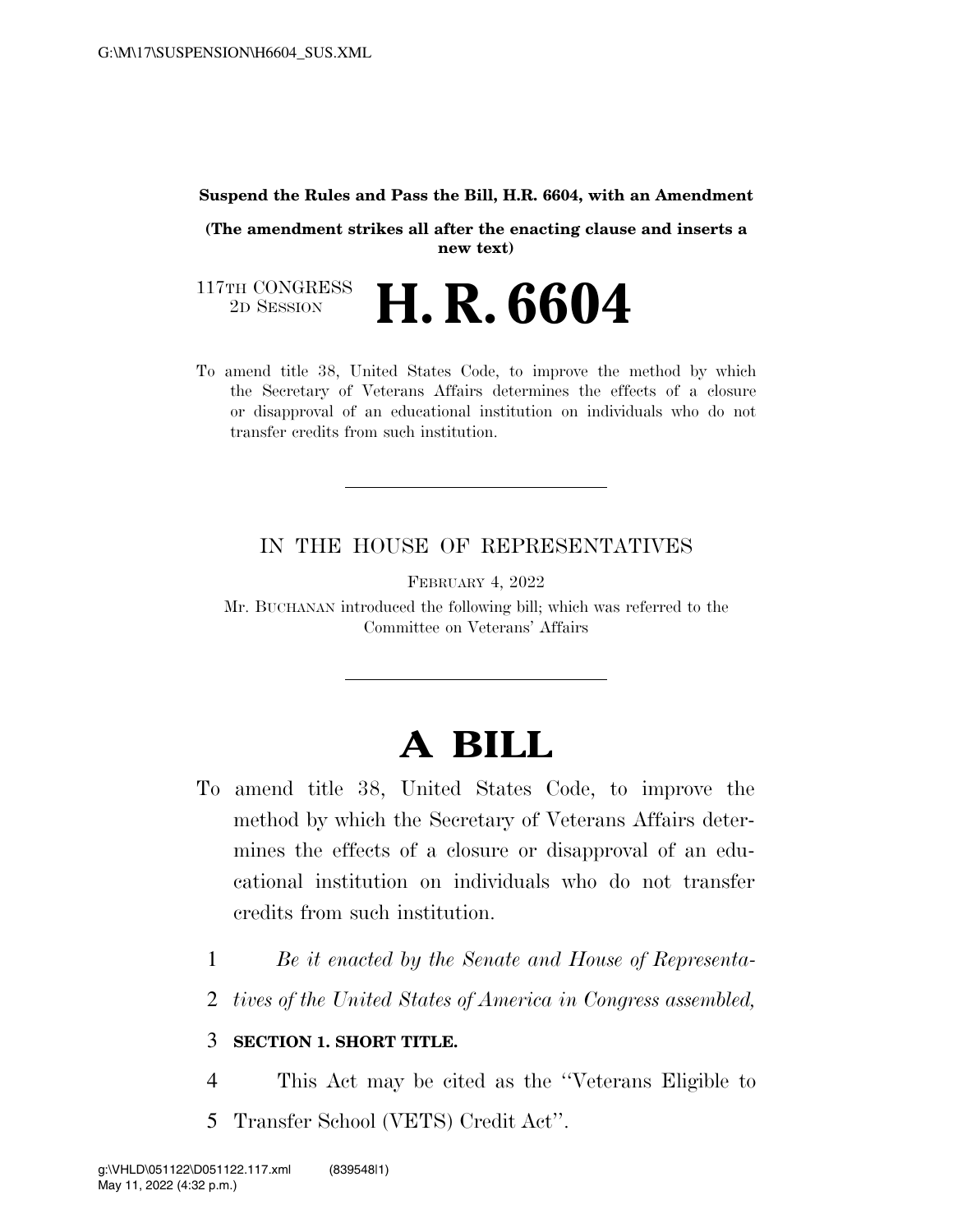| 1              | SEC. 2. CHARGE TO ENTITLEMENT TO EDUCATIONAL AS-       |
|----------------|--------------------------------------------------------|
| $\overline{2}$ | SISTANCE FOR INDIVIDUALS WHO DO NOT                    |
| 3              | <b>TRANSFER CREDITS FROM CERTAIN CLOSED</b>            |
| $\overline{4}$ | DISAPPROVED PROGRAMS<br><b>OR</b><br>OF<br>EDU-        |
| 5              | <b>CATION.</b>                                         |
| 6              | Section $3699(c)(2)(A)$ of title 38, United States     |
| 7              | Code, is amended—                                      |
| 8              | (1) by striking "An individual" and inserting          |
| 9              | "(i) An individual";                                   |
| 10             | $(2)$ by designating the second sentence<br>as         |
| 11             | clause (iv) and indenting appropriately; and           |
| 12             | (3) by inserting after clause (i), as designated       |
| 13             | by paragraph (1), the following new clauses:           |
| 14             | "(ii) In carrying out clause (i), the Secretary shall— |
| 15             | "(I) require an individual to certify in writing       |
| 16             | that the individual has transferred fewer than 12      |
| 17             | credits as described in such clause;                   |
| 18             | "(II) require an individual who makes a certifi-       |
| 19             | cation under subclause (I) to acknowledge in writing   |
| 20             | that if the individual transfers 12 or more credits as |
| 21             | described in such clause (i)—                          |
| 22             | "(aa) the individual may not be deemed                 |
| 23             | under such clause to be an individual who did          |
| 24             | not receive such credits; and                          |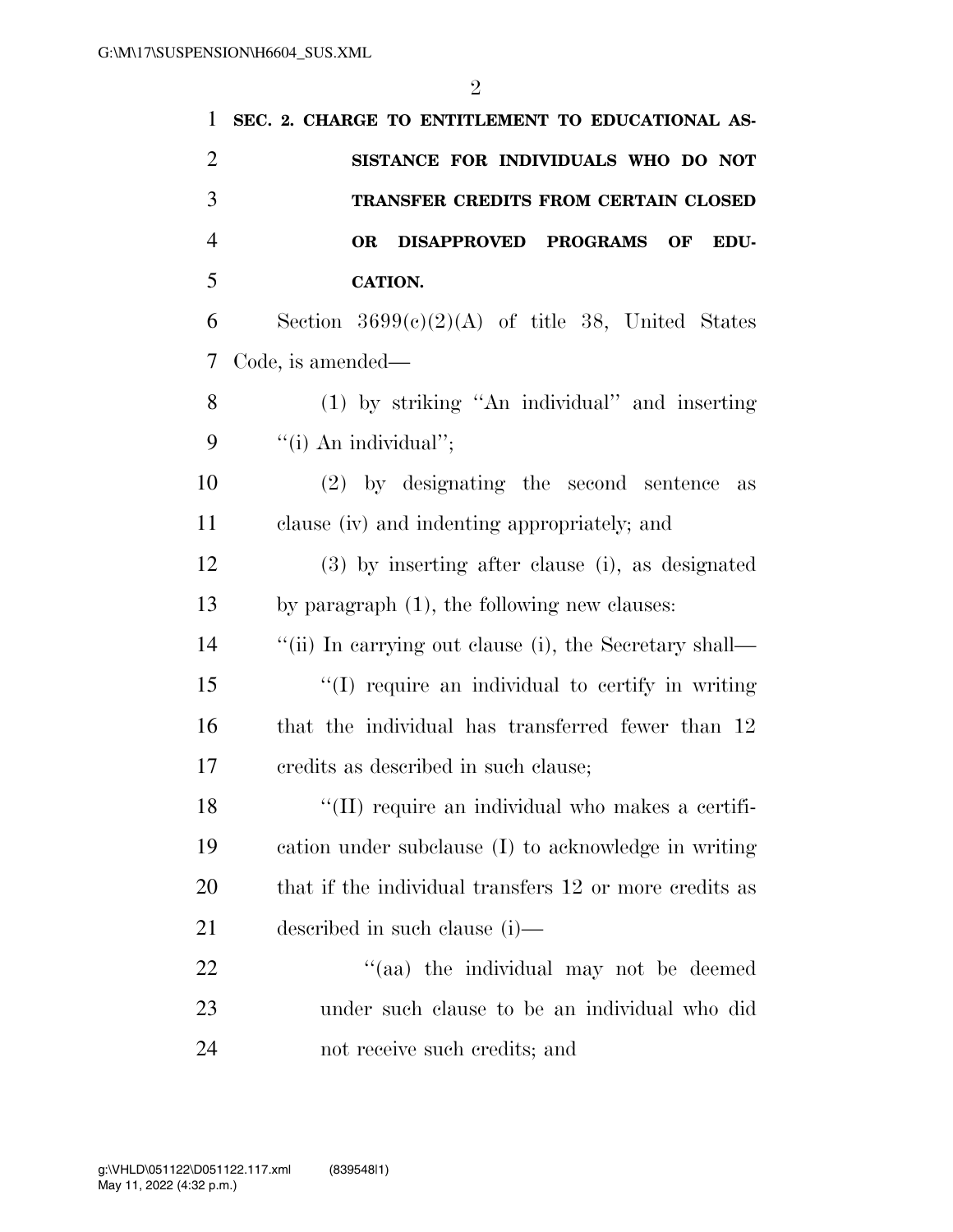| $\mathbf{1}$   | "(bb) the Secretary shall rescind the cer-                  |
|----------------|-------------------------------------------------------------|
| $\overline{2}$ | tificate of eligibility provided under subclause            |
| 3              | (IV);                                                       |
| $\overline{4}$ | "(III) accept a certification under subclause $(I)$         |
| 5              | as proof of the individual transferring fewer than 12       |
| 6              | credits; and                                                |
| 7              | "(IV) provide to the individual who makes a                 |
| 8              | certification under subclause (I) and makes the ac-         |
| 9              | knowledgment under subclause (II) a certificate of          |
| 10             | eligibility that the individual may provide to an edu-      |
| 11             | cational institution as proof of the individual being       |
| 12             | covered by this paragraph.                                  |
| 13             | "(iii) The Secretary shall notify individuals described     |
| 14             | in subparagraph (B) of being eligible to be covered by this |
| 15             | paragraph.".                                                |
| 16             | SEC. 3. ELIMINATION OF REQUIREMENT TO SPECIFY AN            |
| 17             | EFFECTIVE PERIOD OF A TRANSFER<br>OF                        |
| 18             | POST-9/11 EDUCATIONAL ASSISTANCE TO A                       |
| 19             | DEPENDENT.                                                  |
| 20             | Section $3319(e)$ of title 38, United States Code, is       |
| 21             | amended—                                                    |
| 22             | $(1)$ in paragraph $(1)$ , by adding "and" after the        |
| 23             | semicolon;                                                  |
| 24             | $(2)$ in paragraph $(2)$ , by striking "; and" and          |
| 25             | inserting a period; and                                     |